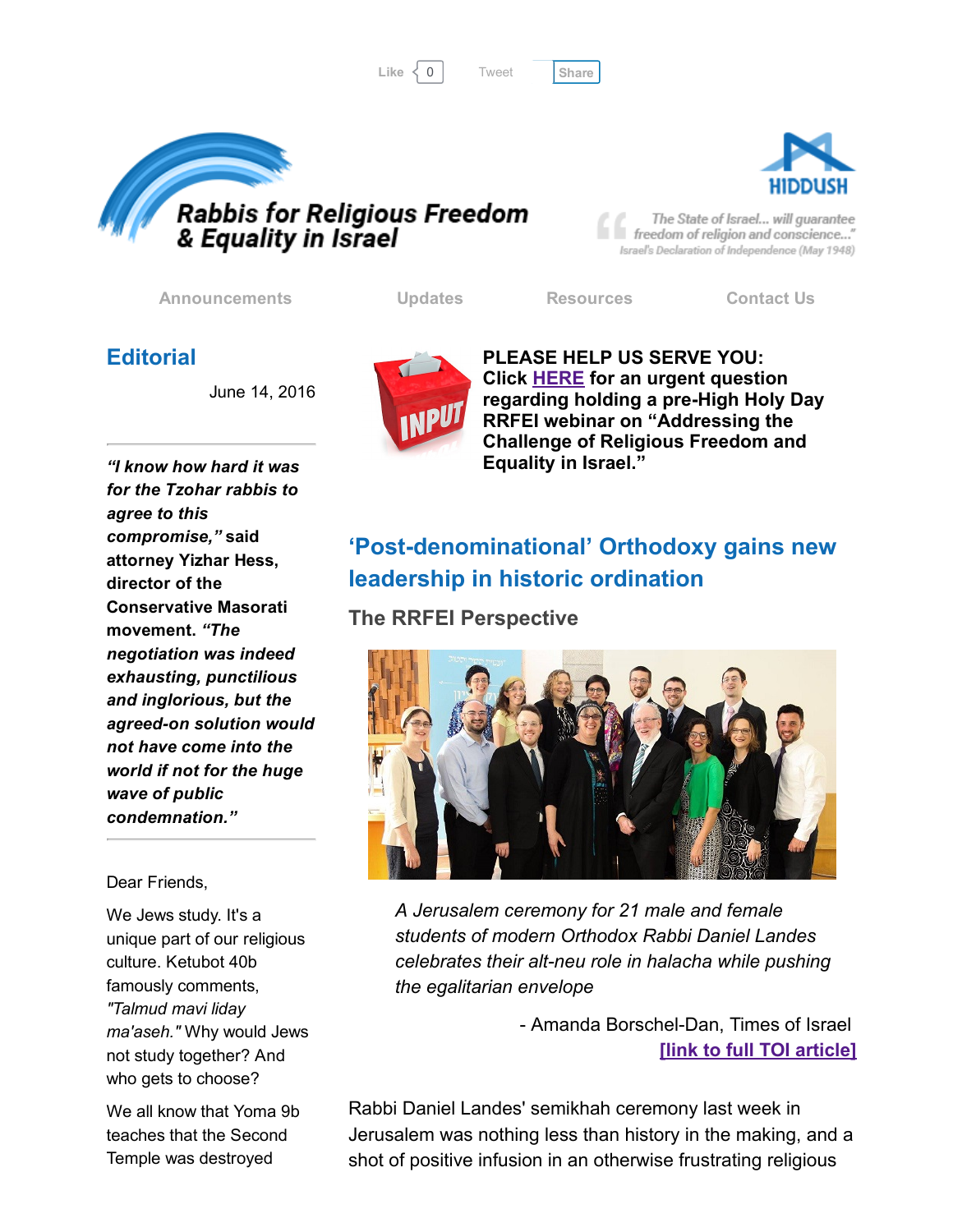because of *sinat hinam,* and that *sinat hinam* is equal to the big 3 sins: murder, idolatry and sexual misconduct. But is exclusion of Jews from study *sinah?*

Former Chief Rabbi of Great Britain, Rabbi Jonathan Sacks, in his recent blockbuster book, Not in God's Name, adduces that all evil comes from dualism, classifying human beings as "other," and then excluding them as "less than." Yet, Rabbi Sacks would not participate in the Limmud study sessions in Britain because he would not recognize liberal Jews. Yet, his successor, Rabbi Ephraim Mirvis does.

It's a curious thing that the House of Hillel and the House of Shamai would associate and even permitted marriage among their children, but we have come to such a state that Jews must decide who is ideologically pure enough to teach Torah, among Jews who observe mitzvot!

Clearly the people of Israel will need to decide this one, and I predict it will be determined by where they choose to attend. The phenomenon of Tikkun Leil Shavuot has become hugely popular, and people will choose to attend according to their own criteria over time. So we witness the emergence, once again, from the grass

scene.

This is yet another sign of Orthodox feminism's rise in Israel. World Jewry's two largest communities (in North America and Israel) are both moving forward in this regard, each supporting and contributing to the initiatives on the other side of the ocean.

RRFEI and Hiddush have highlighted historic battles over the role of women and women's rights in Jewish society, such as the current battle over public mikva'ot in Israel. The Court and the headlines have captured the issue of non-Orthodox converts using these ritual baths, but no less dramatic is the issue of Orthodox women using the mikva'ot, subjected to the Chief Rabbinate's coercive, narrow interpretation of Halakha. This refers, only in part, to unmarried Modern Orthodox women who desire to immerse themselves ritually, but are refused entry by the mikva attendants, irrespective of state law.

Rabbi Landes' semikhah ceremony hinted at the much larger picture of progress taking place in the Orthodox and Halakhic world, which is all encouraging. There have been small scale ordinations of women by progressive Orthodox rabbinic scholars, but the scale of this co-ed ordination was especially notable. Some 500 guests were in attendance, including key scholarly and activist figures in the Modern Orthodox community.

This event was also yet another significant indication of the demise of yesteryear's denominational dividing lines, for Rabbi Landes' religious approach represents a commitment to halakha, rather than an organizational or sectarian label. The musmakhim may not all identify as Orthodox, as he does, but they are all committed to living their lives according to Halakha and to serious Torah study and scholarship. This was a celebration of a much wider Halakhic framework than currently accepted under the formal label of "Orthodoxy," and we should consider this in the context of numerous challenges faced by Open Orthodoxy in the USA, which identifies as "Orthodox," but is clearly rejected by other mainstream North American Orthodox institutions, including the OU and the RCA.

It feels *both in Israel and in the USA* that Rabbi Landes' approach is the way of the future. At this point, the djinni will not be pushed back into the bottle!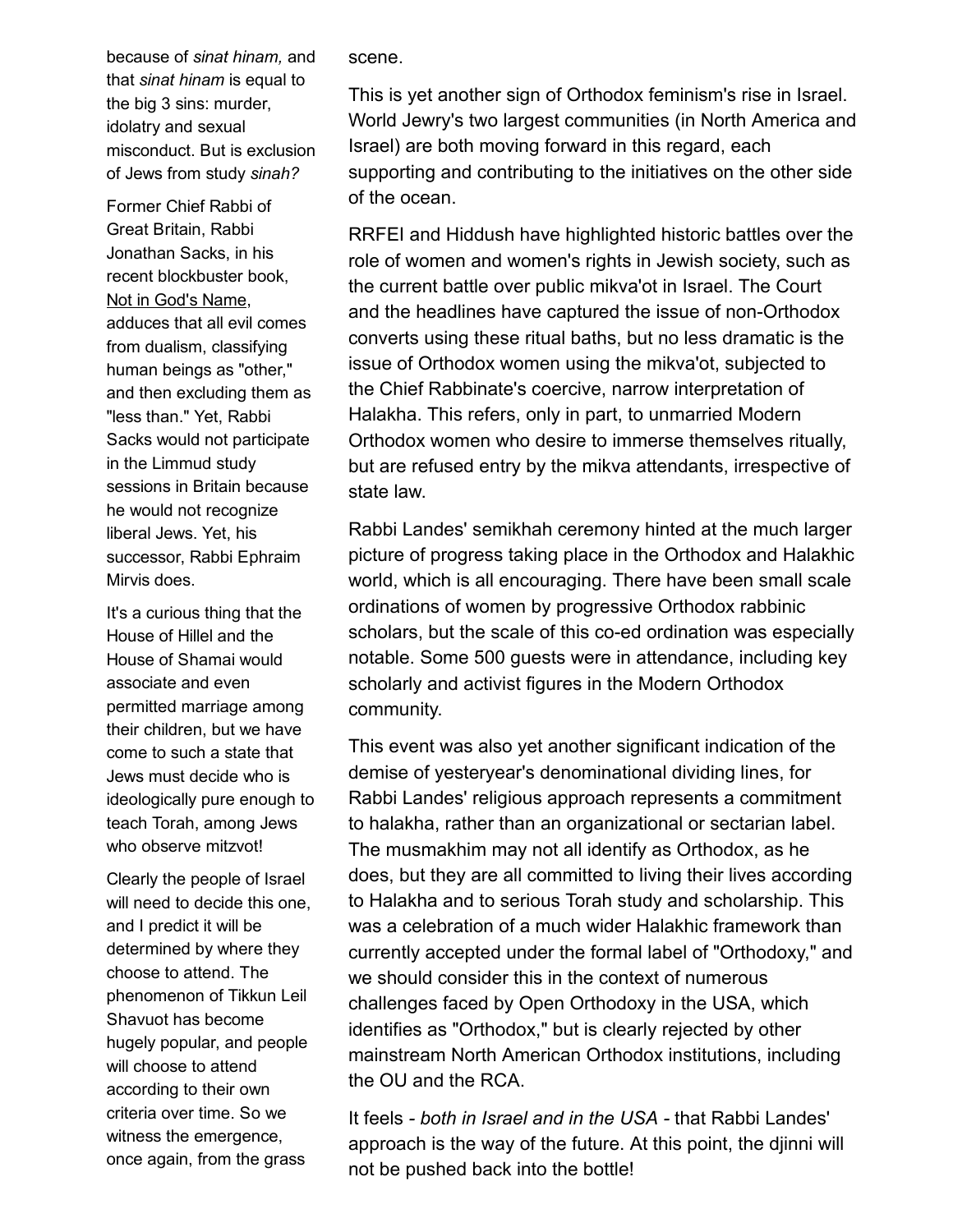roots, a religious expression that is not just indigenous to Israel, but, in its modernity and attractiveness could bring together *amcha* for the core mitzvah, unique to Jews, of the study of sacred texts among the masses.

We live in exciting times.

Please visit us on our FB group [\[link\],](https://www.facebook.com/groups/132239560451232/) or send messages to: [organizers@rrfei.org.](mailto:organizers@rrfei.org)

B'yedidut,

**Mark** 

[facebook](https://www.facebook.com/groups/132239560451232/) [email](mailto:organizers@rrfei.org)

### Resources

- Western Wall [compromise](http://rrfei.org/resources/western-wall-agreement-2016/) agreement
- Chief Rabbi Lau attacks Bennett over [pluralism](http://rrfei.org/resources/chief-rabbi-lau-slams-minister-bennett-winter-2015/)
- J-REC / AJC [Mission](http://rrfei.org/resources/ajc-j-rec-mission-to-israel-winter-2015/) to Israel
- Giyur [K'halacha](http://rrfei.org/resources/giyur-khalacha-summer-2015/)
- Acts of [violence](http://rrfei.org/resources/acts-of-violence-summer-2015/)
- Kashrut [regulations](http://rrfei.org/resources/kashrut-regulations-for-hotels-spring-2015/) for hotels and event halls
- JFNA Israel Religious [Expression](http://rrfei.org/resources/jfna-irep-initiative-approved-summer-2014/) Platform
- JPPI report: Jewish & **[Democratic](http://rrfei.org/resources/jppi-jewish-and-democratic-perspectives-from-world-jewry-2014/)**

### Contact us

email: [organizers@rrfei.org](mailto:organizers@rrfei.org) Phone (US): 646-334-5636 Phone (Isr): 054-779-1179

### Not yet a member?

# Tikkun Leil Shavuot in Israel

#### A story of two cities: Jerusalem & Tel Aviv

While not new, and not revolutionary, there is a refreshing and exciting unfolding tradition of *tikunei leil shavuot,* which take Jewish tradition light years beyond the limited rituals and liturgy into all-night Torah studies, and an experience of Torah in its widest sense.



The many *tikunim* represent a growing pluralistic tradition. In Jerusalem, the list of more than 35 *tikunim* was published and promoted under the same umbrella

*<http://www.rashut.org.il/>*. Some *tikunim* were strictly Orthodox, and others were Reform, Conservative, Renewal, trans-denominational, feminist, etc... They covered a wide gamut of topics ranging from the human genome in science and its impact on Jewish law, presented by Rabbi Prof. Avraham Steinberg at the Jerusalem great synagogue to an Acappella performance of the Book of Psalms at the Tower of David.

The story in Tel Aviv was unfortunately less encouraging, for the Tzohar rabbinical organization collaborated with the progressive cultural center Tzavta in organizing a *tikun*, and had no problem sponsoring sessions featuring secular scholars and Orthodox rabbis (like last year), but vehemently opposed the inclusion of non-Orthodox rabbis in their Shavuot programming. This led to a problematic compromise, which we see all too often - namely, the